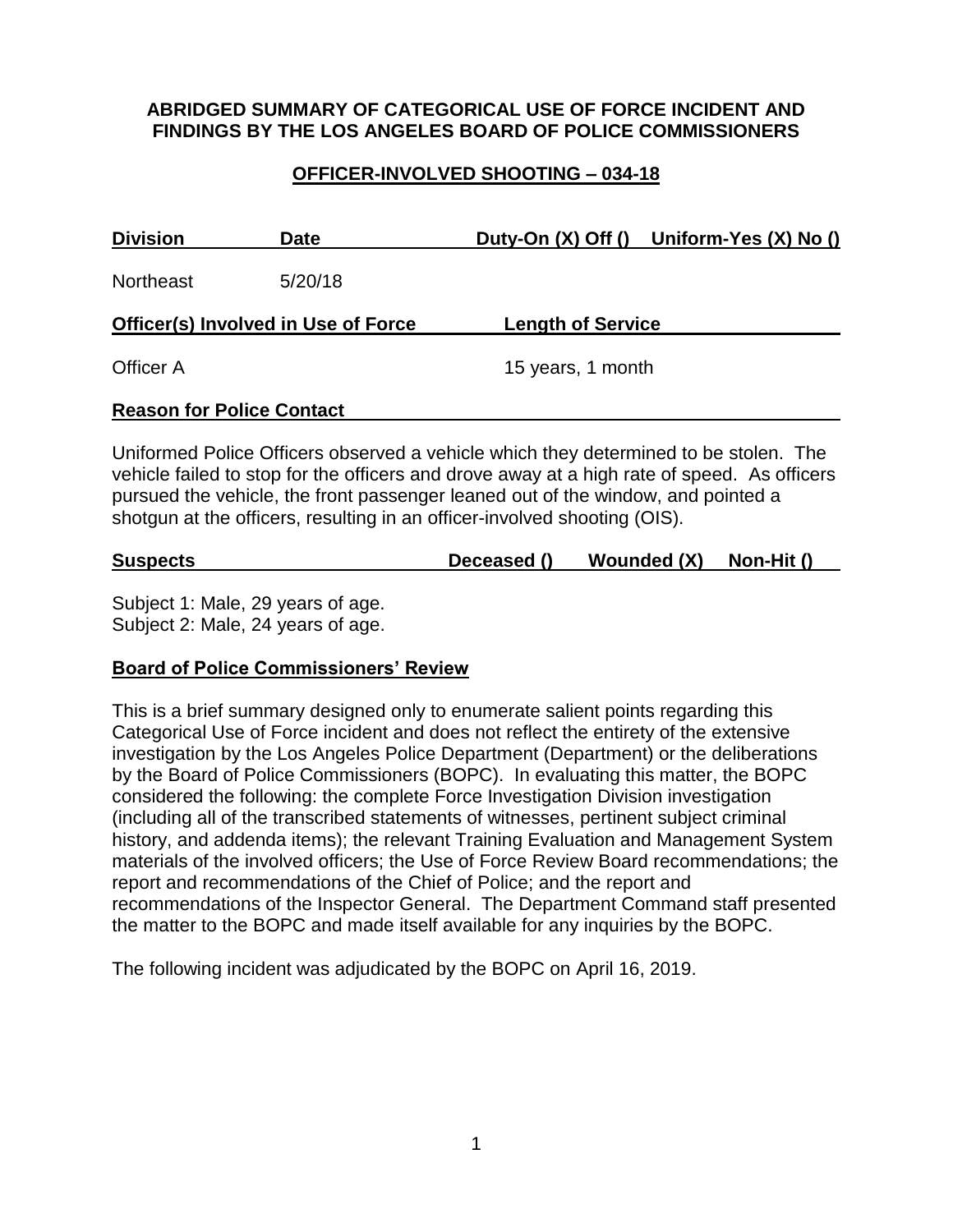#### **Incident Summary**

Uniformed Police Officers A and B were assigned to patrol in a marked police vehicle. Officer A was the passenger and Officer B was the driver.

Officers A and B were sitting in their parked patrol vehicle, completing an investigation from a prior radio call when they observed a vehicle driving down the street. The vehicle was of a make and model that was commonly stolen in that area. Officer A conducted a computer inquiry of the license plate number of the vehicle via the officers' Mobile Digital Computer (MDC) as Officer B began to follow the vehicle.

As the officers waited for the results of the computer inquiry, the vehicle accelerated and negotiated a left turn. The computer inquiry revealed that the vehicle was stolen. According to Officer A, he/she activated the front passenger spotlight and illuminated the interior of the vehicle to see how many occupants were in it. Subject 1 was the driver, and Subject 2 was the passenger in the stolen vehicle.

The vehicle accelerated and failed to stop for several clearly posted stop-signs. Officer A broadcast that the officers were following a stolen vehicle, and subsequently provided Communications Division (CD) with the vehicle's description and direction of travel. Officer A then requested back-up unit, Air Unit, and a supervisor.

Subject 1 failed to stop for an additional stop sign and then negotiated a left turn. Officer A activated the police vehicle's lightbar/forward facing red lights and siren.

The police vehicle's Digital In-Car Video System (DICVS) captured the OIS. The DICVS depicts Subject 2, armed with a shotgun, suddenly place his upper torso out of the front passenger window as Subjects 1 and 2 drove through an intersection. Subject 2 turned his upper torso facing Officers A and B and pointed the shotgun at them.

According to Officer A, he/she lowered him/herself in his/her seat so that he/she would not be visible through the front windshield of the police vehicle and drew his/her pistol from his/her holster to protect him/herself and Officer B from the immediate threat of being shot at.

According to Officer A, he/she did not broadcast that the officers were in pursuit because he/she dropped the police vehicle's microphone on the floorboard and immediately engaged the Subject.

Officer A removed his/her seatbelt, positioned him/herself into a two-handed, seated shooting position, pointed his/her pistol out of the passenger side window, and fired two rounds at Subject 2. Subject 2 re-entered the vehicle.

Officers A and B both believed that Subject 2 fired his/her shotgun at them first, prior to Officer A firing any rounds. The evidence established that Officer A shot at Subject 2 first when Subject 2 pointed the shotgun at them.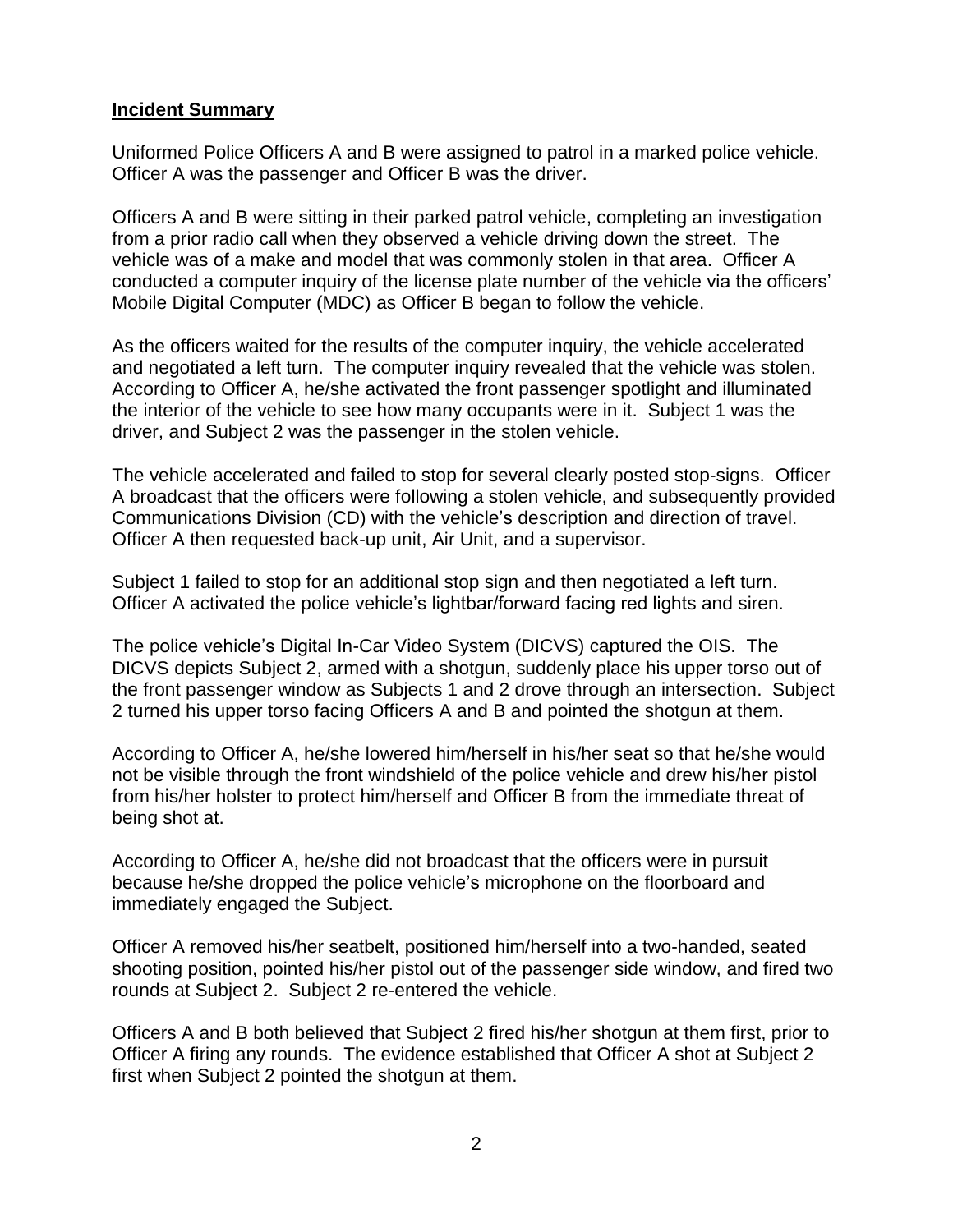Subject 1 continued driving at a high rate of speed. At one point, he crossed into the opposite lane of traffic, driving on the wrong side of the road. Officer B broadcast that shots had been fired and requested help.

The officers' DICVS depicts that as Subject 1 continued to flee from officers, he failed to stop for an additional stop sign, and Subject 2 once again placed his upper body out of the front passenger window of the vehicle while still armed with a shotgun. Subject 2 pointed the shotgun at the officers, and this time, fired at them before re-entering his vehicle.

According to Officer A, as Subject 2 fired at the officers, Officer A leaned out the front passenger window and fired his/her pistol four to five times at Subject 2. Subject 2 once again leaned out the window of his vehicle and fired two additional shotgun rounds at the officers.

Officer B's Body Worn Video (BWV) captured the OIS. The investigation revealed that Officer A fired nine times at Subject 2 during their exchange of gun fire. Subject 2 fired his shotgun three times at Officers A and B. Eight 9-millimeter (mm) casings were located along the pursuit path. Three expended shell waddings were also located on the same route.

Subject 1 continued driving and failed to stop for another stop sign. Officer A felt that he/she was outpowered by Subject 2's shotgun, and needed to transition to the shotgun to give the officers the chance to protect themselves.

Officer A threw his/her pistol on the passenger floorboard of the police car, unlocked the shotgun rack, and obtained the shotgun. According to Officer A, he/she did not have time to holster his/her pistol.

Officer A chambered a round into the shotgun. The DICVS depicts Subject 1 negotiating a left-hand turn. Subject 1 continued to drive at a high rate of speed. According to Officer A, due to the curvature of the street, he/she could not see if Subject 2 was out of the window, ready to shoot at him/herself and Officer B again.

According to Officer A, he/she placed his/her whole upper body out of the passenger window of the police car and shouldered the shotgun on his/her right shoulder. Officer B's BWV captured Officer A fire three rounds from the shotgun towards the back of the stolen vehicle as they continued the pursuit.

According to Officer A, he/she couldn't see if Subject 2 was still leaning out the car. Officer A was anticipating that Subject 2 would again come out the passenger window and continue firing at the officers. Officer A shot towards the back window of the car intending to stop Subject 2 from re-engaging them, and hoping that maybe it would cause the driver to stop and give up.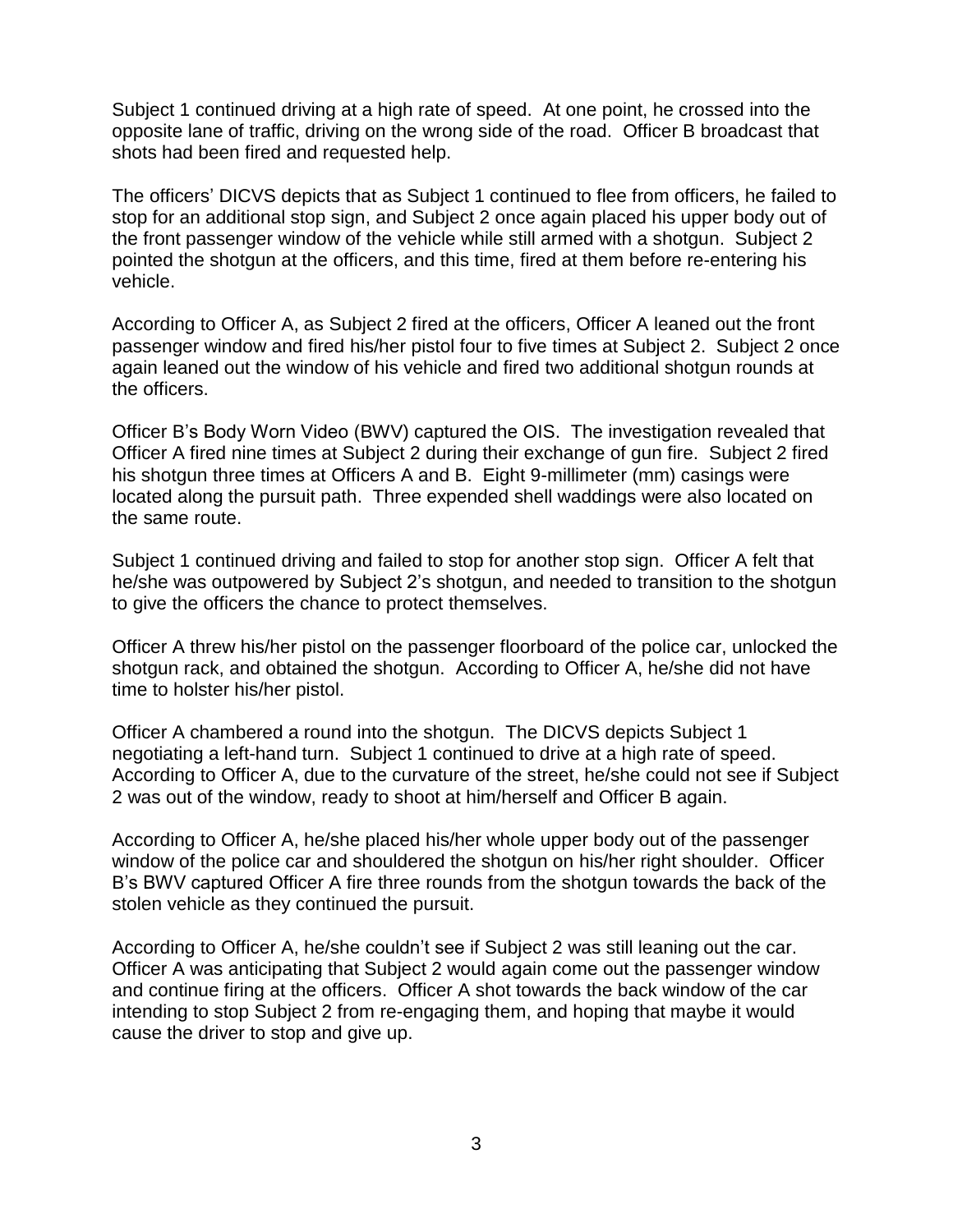Officer B continued to pursue the stolen vehicle. As Officer B attempted to initiate the left turn, he/she lost control of the police vehicle and collided with the curb and the rear bumper of a parked vehicle.

Sergeant A arrived at the scene and assumed the role of Incident Commander. Sergeant B obtained a Public Safety Statement from Officer A, and Sergeant C obtained a Public Safety Statement from Officer B.

The Subjects abandoned the vehicle nearby and fled on foot. Officers set up a perimeter, and the Subjects were taken into custody without further incident.

## **Los Angeles Board of Police Commissioners' Findings**

The BOPC reviews each Categorical Use of Force incident based upon the totality of the circumstances, namely all the facts, evidence, statements and all other pertinent material relating to the particular incident. In every case, the BOPC makes specific findings in three areas: Tactics of the involved officer(s); Drawing/Exhibiting of a firearm by any involved officer(s); and the Use of Force by any involved officer(s). Based on the BOPC's review of the instant case, the BOPC made the following findings:

# **A. Tactics**

The BOPC found Officers A and B's tactics to warrant a Tactical Debrief.

# **B. Drawing and Exhibiting**

The BOPC found Officers A's drawing and exhibiting of a firearm to be In Policy.

# **C. Lethal Use of Force**

The BOPC found Officer A's lethal use of force, (rounds 1-9) to be In Policy. The BOPC found Officer A's lethal use of force, (shotgun rounds 1-3) to be Out of Policy.

#### **Basis for Findings**

In making its decision in this matter, the Commission is mindful that every "use of force by members of law enforcement is a matter of critical concern both to the public and the law enforcement community. It is recognized that some individuals will not comply with the law or submit to control unless compelled to do so by the use of force; therefore, law enforcement officers are sometimes called upon to use force in the performance of their duties. It is also recognized that members of law enforcement derive their authority from the public and therefore must be ever mindful that they are not only the guardians, but also the servants of the public. The Department's guiding value when using force shall be reverence for human life. Officers shall attempt to control an incident by using time, distance, communications, and available resources in an effort to de-escalate the situation, whenever it is safe and reasonable to do so. When warranted, Department personnel may objectively use reasonable force to carry out their duties. Officers who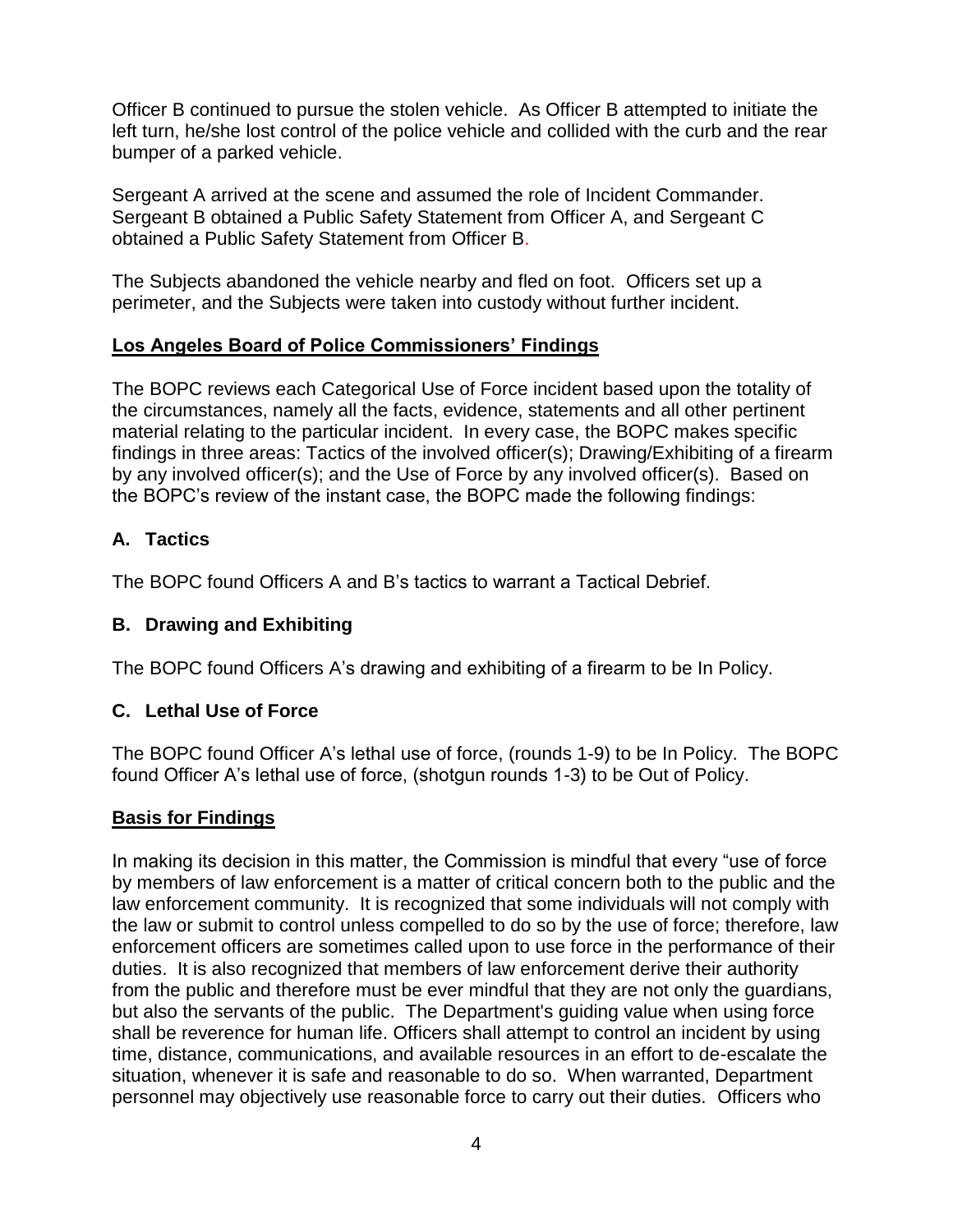use unreasonable force degrade the confidence of the community we serve, expose the Department and fellow officers to legal and physical hazards, and violate the rights of individuals upon whom unreasonable force is used. Conversely, officers who fail to use force when warranted may endanger themselves, the community and fellow officers." (Use of Force Policy, Los Angeles Police Department Manual.)

The Commission is cognizant of the legal framework that exists in evaluating use of force cases, including the United States Supreme Court decision in Graham v. Connor, 490 U.S. 386 (1989), that:

"The reasonableness of a particular use of force must be judged from the perspective of a reasonable officer on the scene, rather than with the 20/20 vision of hindsight. The calculus of reasonableness must embody allowance for the fact that police officers are often forced to make split-second judgments – in circumstances that are tense, uncertain and rapidly evolving – about the amount of force that is necessary in a particular situation."

The Commission is further mindful that it must evaluate the actions in this case in accordance with existing Department policies. Relevant to our review are Department policies that relate to the use of force:

Law enforcement officers are authorized to use deadly force to:

- Protect themselves or others from what is reasonably believed to be an imminent threat of death or serious bodily injury; or
- Prevent a crime where the subject's actions place person(s) in imminent jeopardy of death or serious bodily injury; or
- Prevent the escape of a violent fleeing felon when there is probable cause to believe the escape will pose a significant threat of death or serious bodily injury to the officer or others if apprehension is delayed. In this circumstance, officers shall to the extent practical, avoid using deadly force that might subject innocent bystanders or hostages to possible death or injury.

The reasonableness of an Officer's use of deadly force includes consideration of the officer's tactical conduct and decisions leading up to the use of deadly force. (Use of Force Policy, Los Angeles Police Department Manual.)

An officer's decision to draw or exhibit a firearm should be based on the tactical situation and the officer's reasonable belief that there is a substantial risk that the situation may escalate to the point where deadly force may be justified. (Los Angeles Police Department Manual.)

Tactical de-escalation involves the use of techniques to reduce the intensity of an encounter with a suspect and enable an officer to have additional options to gain voluntary compliance or mitigate the need to use a higher level of force while maintaining control of the situation. Tactical de-escalation does not require that an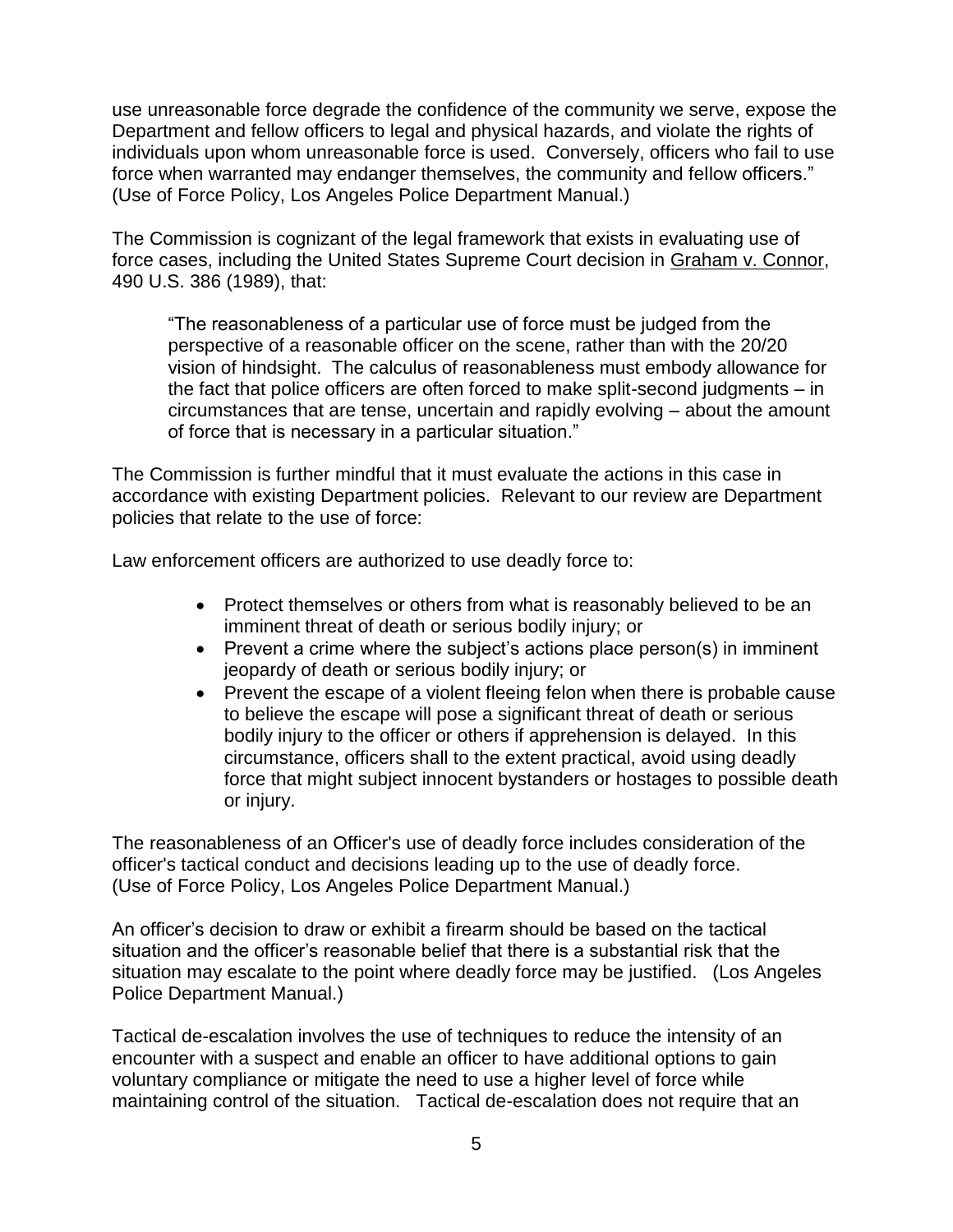officer compromise his or his safety or increase the risk of physical harm to the public. De-escalation techniques should only be used when it is safe and prudent to do so. (Tactical De-Escalation Techniques, October 2016.)

# **A. Tactics**

• In its analysis of this incident, the BOPC identified the following tactical considerations:

# **1. Vehicle Pursuit Notification**

Officer A did not advise Communications Division (CD) that he/she and Officer B had initiated a vehicle pursuit.

In this case, Officer A had already advised CD the officers were following a stolen vehicle and provided the vehicle description, license plate, and direction of travel. According to Officer A, he/she was preparing to broadcast that they were in pursuit, when his/her attention was immediately directed to Subject 2, who was pointing a shotgun in his/her direction. As such, Officer A dropped the vehicle radio microphone onto the floorboard and drew his/her service pistol.

The BOPC noted that in this circumstance, Officer A was faced with a rapidly unfolding tactical situation and his/her actions were reasonable.

Based upon the totality of the circumstances, the BOPC determined, that Officer A's actions were a substantial deviation, with justification, from approved Department tactical training.

# **2. Use of a Safety Belt**

Officer A removed his/her safety belt, during a vehicle pursuit, to engage an armed suspect. Officers are often forced to make split second decisions under extremely stressful situations.

In this case, Officer A was faced with a rapidly unfolding tactical situation when Subject 2 emerged from the passenger window and pointed a shotgun at Officer A and his/her partner. Officer A believed that Subject 2 was going to shoot through the front window of their police vehicle and kill them. Officer A did not want to fire through the windshield of the police vehicle. Consequently, Officer A made the decision to remove his/her safety belt so he/she could lean out of the passenger side window, with his/her service pistol, and engage the deadly threat.

Although Officer A's decision to remove his/her safety belt, at this time, placed him/her in danger, the immediate deadly threat of an armed suspect posed a greater danger. By removing his/her safety belt, Officer A was able to position him/herself in a more advantageous tactical position to address the deadly threat.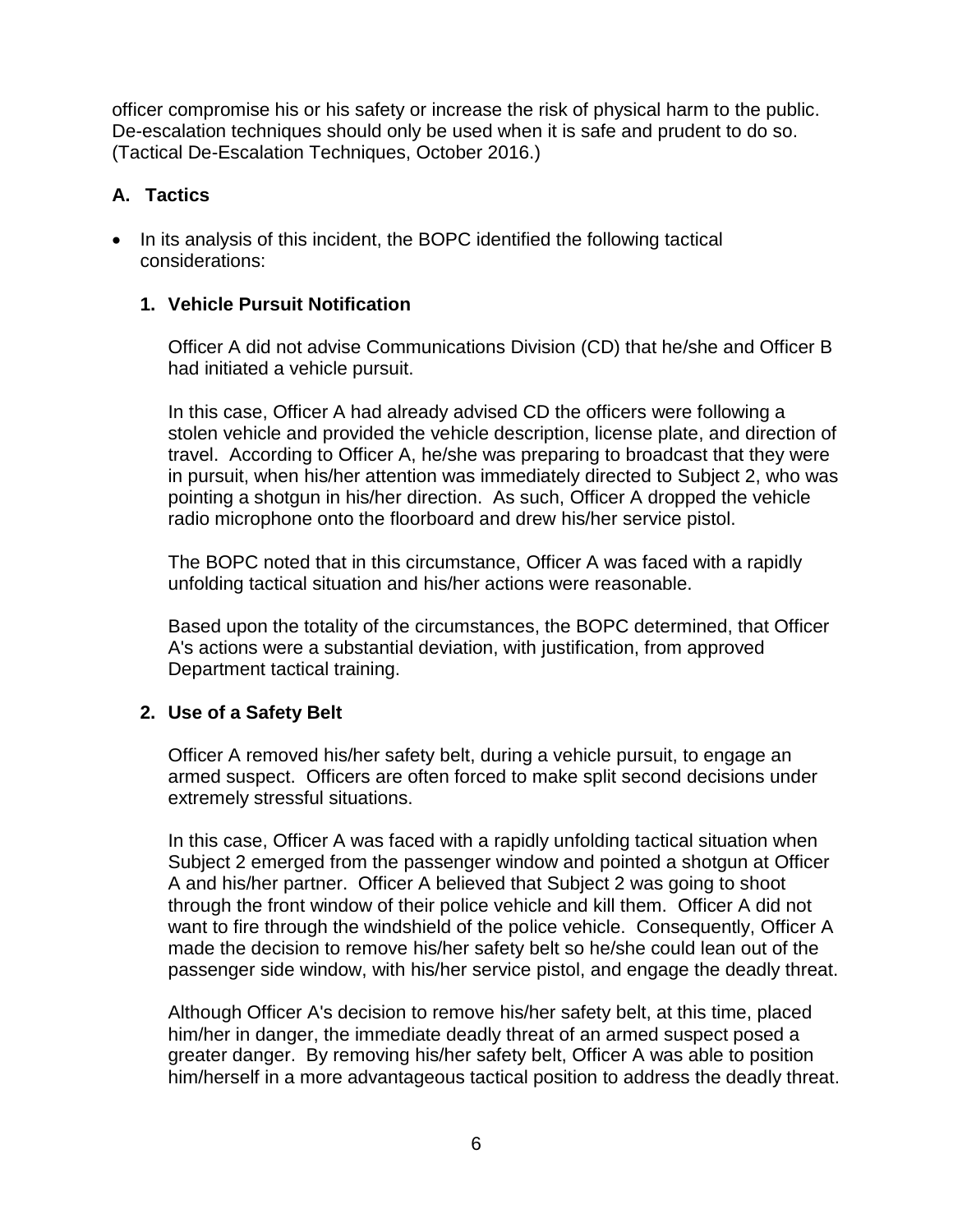Based on the totality of the circumstances, the BOPC determined that in this circumstance, Officer A's action of removing his/her safety belt, during a vehicle pursuit, to engage an armed suspect, was reasonable and not a substantial deviation from approved Department tactical training.

## **Additional Tactical Debrief Topics**

- **1. Shooting Foreground**  The investigation revealed that one round from Officer A's first sequence of fire and an additional round from his/her second sequence of fire appeared to have struck the passenger side spotlight of the police vehicle. Officer A was reminded of the importance of assessing his/her foreground while discharging his/her weapon.
- **2. Situational Awareness**  The investigation revealed that Officer B broadcast the incorrect unit designation when he/she broadcast the help call. Although he/she provided the correct unit designation during a subsequent broadcast, Officer B was reminded of the importance of accurately broadcasting all pertinent information when requesting help.
- **3. Single-Handed Shooting**  The investigation revealed that Officer A utilized a one-handed shooting grip on his/her service pistol at the time of the OIS. Although the Los Angeles Police Department Training Division teaches a onehanded shooting technique, a two-handed shooting grip would be more tactically advantageous and provide a better shooting platform. Officer A was reminded to utilize a two-handed shooting grip whenever feasible.
- **4. Maintaining Control of Equipment**  The investigation revealed that Officer A threw his/her service pistol, which was in single action mode, onto the front passenger floorboard of the police vehicle. According to Officer A, he/she made the decision not to holster his/her service pistol in order to give him/herself more time to quickly transition to the Department shotgun and address the ongoing threat. Although the BOPC understands that this was a rapidly unfolding tactical situation, Officer A was reminded of his/her responsibility to ensure that his/her service pistol is appropriately secured at all times, as it increases the likelihood of tactical success during incidents such as this. Officer A was further reminded that there is a heightened concern for an unintentional discharge when throwing a loaded service pistol in single action mode onto a hard surface.
- The evaluation of tactics requires that consideration be given to the fact that officers are forced to make split-second decisions under very stressful and dynamic circumstances. Tactics are conceptual and intended to be flexible and incident specific, which requires that each incident be looked at objectively and the tactics be evaluated based on the totality of the circumstances.

Each tactical incident also merits a comprehensive debriefing. In this case, there were identified areas where improvement could be made. A Tactical Debrief is the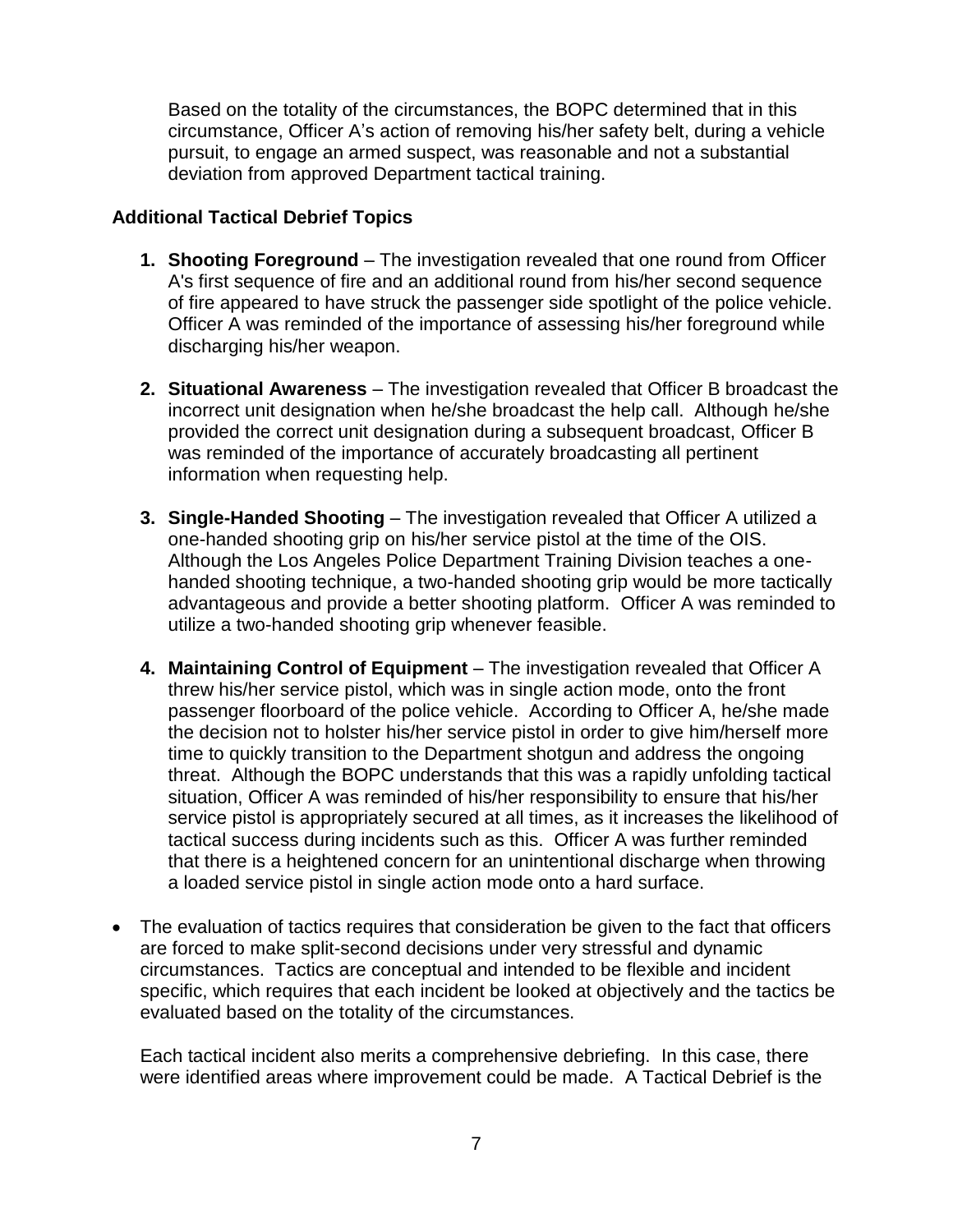appropriate forum for the involved personnel to discuss individual actions that took place during this incident.

The BOPC found Officers A and B's tactics to warrant a Tactical Debrief.

## **B. Drawing and Exhibiting**

• According to Officer A, as he/she and Officer B crossed the junction, Subject 2 came out of the front passenger window of the stolen vehicle, armed with a shotgun, and pointed it at them. Officer A observed that Subject 2's body was completely turned back towards him/her, with the Subject's left hand extended along the barrel and his right hand near the trigger. Believing there was an immediate threat to him/herself and Officer B, Officer A ducked down and drew his/her service pistol.

According to Officer A, as the pursuit continued, he/she looked at his/her gun and assessed the condition of his/her service pistol. Officer A observed that it was not in slide lock, but was unsure how many rounds he/she had left. At that point, he/she believed he/she was out-powered by Subject 2's shotgun and needed a better weapon system to protect him/herself and Officer B. Officer A made the decision to transition to the Department shotgun. Officer A threw his/her service pistol onto the front passenger floorboard of the police officers' vehicle, unlocked the shotgun rack, and removed the shotgun from the vertical console rack of the police vehicle.

Based on the totality of the circumstances, the BOPC determined that an officer with similar training and experience as Officer A, while faced with similar circumstances, would reasonably believe that there was a substantial risk the situation may escalate to the point where deadly force may be justified.

Therefore, the BOPC found Officer A's drawing and exhibiting of a firearm to be In Policy.

# **C. Lethal Use of Force**

• **Officer A** – (pistol, nine rounds)

First Sequence – Two rounds in a northerly direction.

According to Officer A, as Subject 1 continued to drive, he/she believed Subject 2 was going to shoot through the front window of their police vehicle and hit Officers A and B in the face. Fearing that Subject 2 was going to kill them, Officer A removed his/her safety belt, assumed a two-handed grip on his/her service pistol, leaned out the passenger side window, and fired what he/she believed was three to five rounds from his/her service pistol at Subject 2 to stop the threat.

A review of Officer B's BWV revealed that Officer A fired two rounds from his/her service pistol during this sequence.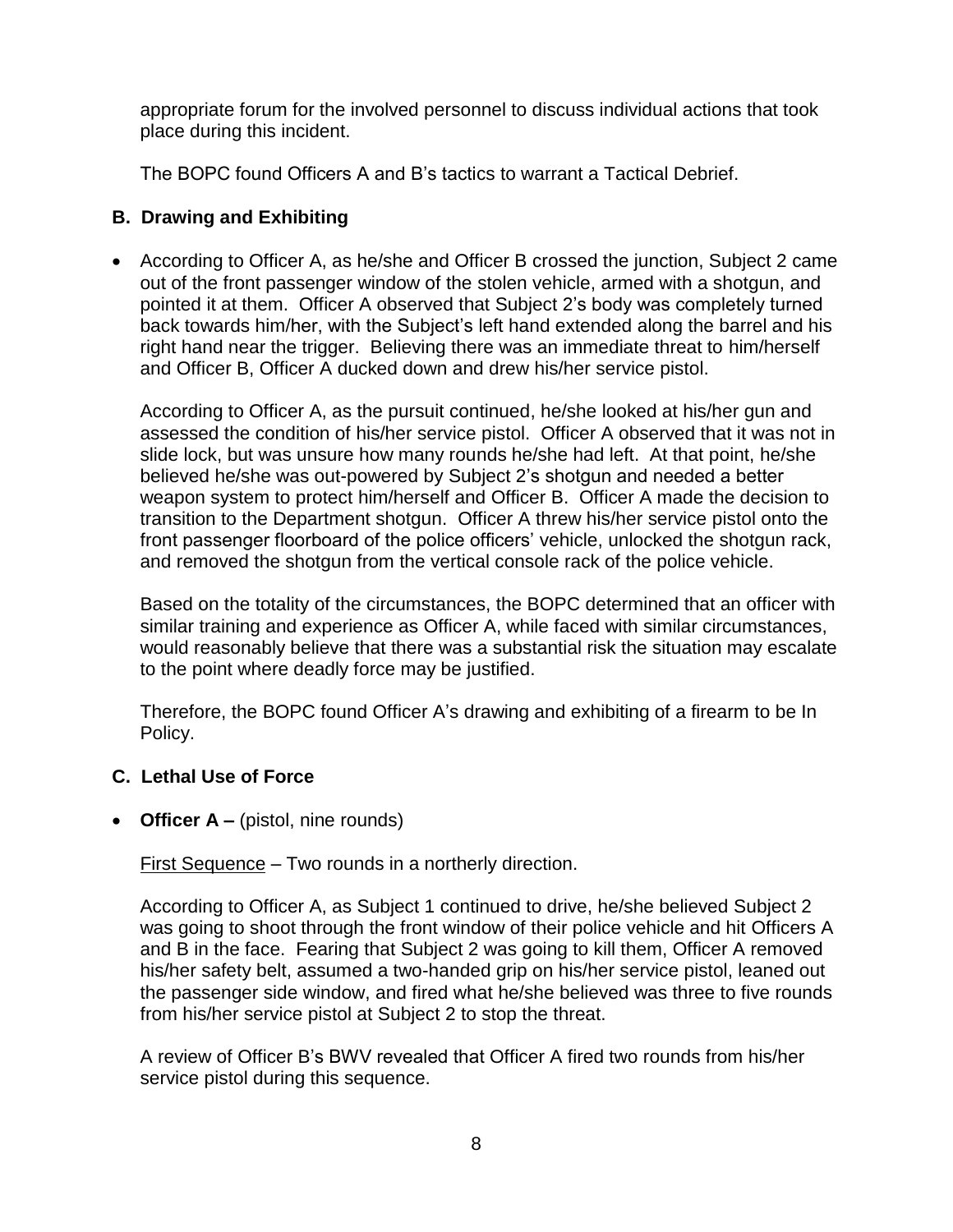A review of the officers' DICVS captured Officer A discharge his/her service pistol at Subject 2 as he/she extended his/her upper torso out of the front passenger window of the stolen vehicle and pointed a shotgun in the officers' direction as Subject 1 drove through an intersection. The investigation revealed that Subject 2 did not discharge his/her shotgun at this time.

Second Sequence – Seven rounds in a northerly direction.

According to Officer A, as Subject 1 continued driving, Subject 2 continued to come out of the passenger side window, face their police vehicle and shoot the shotgun at them. Officer A observed muzzle flash from Subject 2's shotgun and heard his/her gun going off.

According to Officer A, as the pursuit continued, Officer A believed Subject 2 was going to shoot him/herself and Officer B in the face and kill them. At that point, Officer A assumed a one-handed grip on his/her service pistol, leaned out the passenger side window, and fired what he/she believed was four to five rounds from his/her service pistol at Subject 2 to stop the threat.

A review of Officer B's BWV revealed that Officer A fired seven rounds from his/her service pistol during this sequence.

• **Officer A –** (shotgun, three rounds)

According to Officer A, he/she canted the shotgun out the passenger side window of the police vehicle and chambered a round. At that point, he/she placed most of his/her weight on his/her left leg, anchored his/her right foot under the passenger door ledge, sat up, and positioned his/her whole upper body out of the passenger side window with the shotgun.

According to Officer A, the officers were still in pursuit as he/she continued along a street that had a slight left turn. Due to the curve on the street and the way they were travelling, Officer A could not see if Subject 2 was still hanging out of the passenger side window of the stolen vehicle. However, Officer A knew where Subjects 1 and 2 were seated and believed Subject 2 was going to pop out and start shooting again.

According to Officer A, he/she believed Subject 2 was trying to kill them and although he/she observed that Subject 2 was not shooting at the officers as Subject 2 fired his shotgun, Officer A still perceived that Subject 2 was a threat because Subject 2 had shot multiple times at them in the last 30 seconds. Officer A believed that Subject 2 was going to keep firing until he hit Officer A, his/her partner, or somebody else.

According to Officer A, he/she wanted to stop the threat and prevent Subject 2 from coming back out of the window and shooting at them with the shotgun. Using the back window of the stolen vehicle as his/her focal point and target location, Officer A